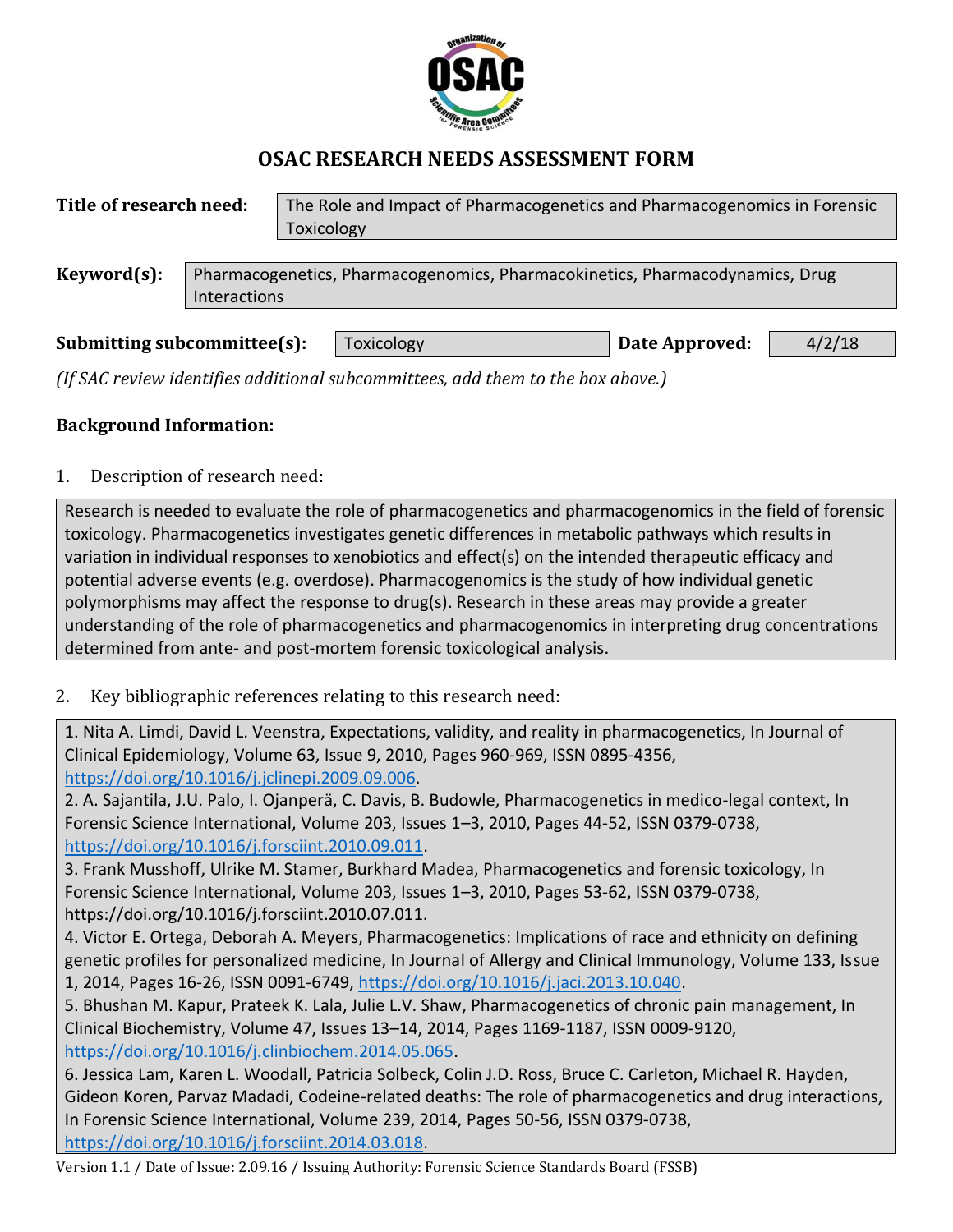7. Hicks, J., Bishop, J., Sangkuhl, K., Müller, D., Ji, Y., Leckband, S., Leeder, J., Graham, R., Chiulli, D., LLerena, A., Skaar, T., Scott, S., Stingl, J., Klein, T., Caudle, K. and Gaedigk, A. (2015), Clinical Pharmacogenetics Implementation Consortium (CPIC) Guideline for CYP2D6 and CYP2C19 Genotypes and Dosing of Selective Serotonin Reuptake Inhibitors. Clin. Pharmacol. Ther., 98: 127–134. doi:10.1002/cpt.147 8. Hicks, J., Sangkuhl, K., Swen, J., Ellingrod, V., Müller, D., Shimoda, K., Bishop, J., Kharasch, E., Skaar, T., Gaedigk, A., Dunnenberger, H., Klein, T., Caudle, K. and Stingl, J. (2017), Clinical pharmacogenetics implementation consortium guideline (CPIC) for CYP2D6 and CYP2C19 genotypes and dosing of tricyclic antidepressants: 2016 update. Clin. Pharmacol. Ther., 102: 37–44. doi:10.1002/cpt.597 9. Munir Pirmohamed, Pharmacogenetics for the prescriber, In Medicine, Volume 40, Issue 7, 2012, Pages 362-365, ISSN 1357-3039, [https://doi.org/10.1016/j.mpmed.2012.04.005.](https://doi.org/10.1016/j.mpmed.2012.04.005) 10. Bank, P.C., Swen, J.J., Guchelaar. Pharmacogenetic biomarkers for predicting drug response. Expert Review of Molecular Diagnostics. Volume 14, Issue 6, 2014, Pages 723-735 https://doi.org/10.1586/14737159.2014.923759

### 3a. In what ways would the research results improve current laboratory capabilities?

Forensic Toxicologists may be asked to provide interpretations on the significance of drug concentrations determined through laboratory analysis. It is widely known that inter-individual variations in drug adsorption, distribution, metabolism, and excretion exists. Specific to forensic toxicology is a lack of research regarding the roles of pharmacogenetics and pharmacogenomics in understanding these variations.

3b. In what ways would the research results improve understanding of the scientific basis for the subcommittee(s)?

Research in the areas of pharmacogenetics and pharmacogenomics, specific to forensic toxicology, will add to the body of knowledge on individual variability, may help to provide insight on the significance of variations, and improve interpretive capabilities of forensic toxicologists.

3c. In what ways would the research results improve services to the criminal justice system?

At times, forensic toxicologists are asked to provide scientific information to attorneys, judges, and jurors on the role drug(s) may have played in an individual's impairment or death. Data related to individual variations in pharmacodynamics/pharmacokinetic variations and the role pharmacogenetics/pharmacogenomics play in these differences is limited. If the body knowledge was expanded, forensic toxicologists would be able to provide more comprehensive interpretation to the criminal justice system as a whole.

| 4. Status assessment (I, II, III, or IV):<br>ш |                                                         | Major gap in<br>current<br>knowledge | Minor gap in<br>current<br>knowledge |
|------------------------------------------------|---------------------------------------------------------|--------------------------------------|--------------------------------------|
|                                                | No or limited<br>current research<br>is being conducted |                                      |                                      |